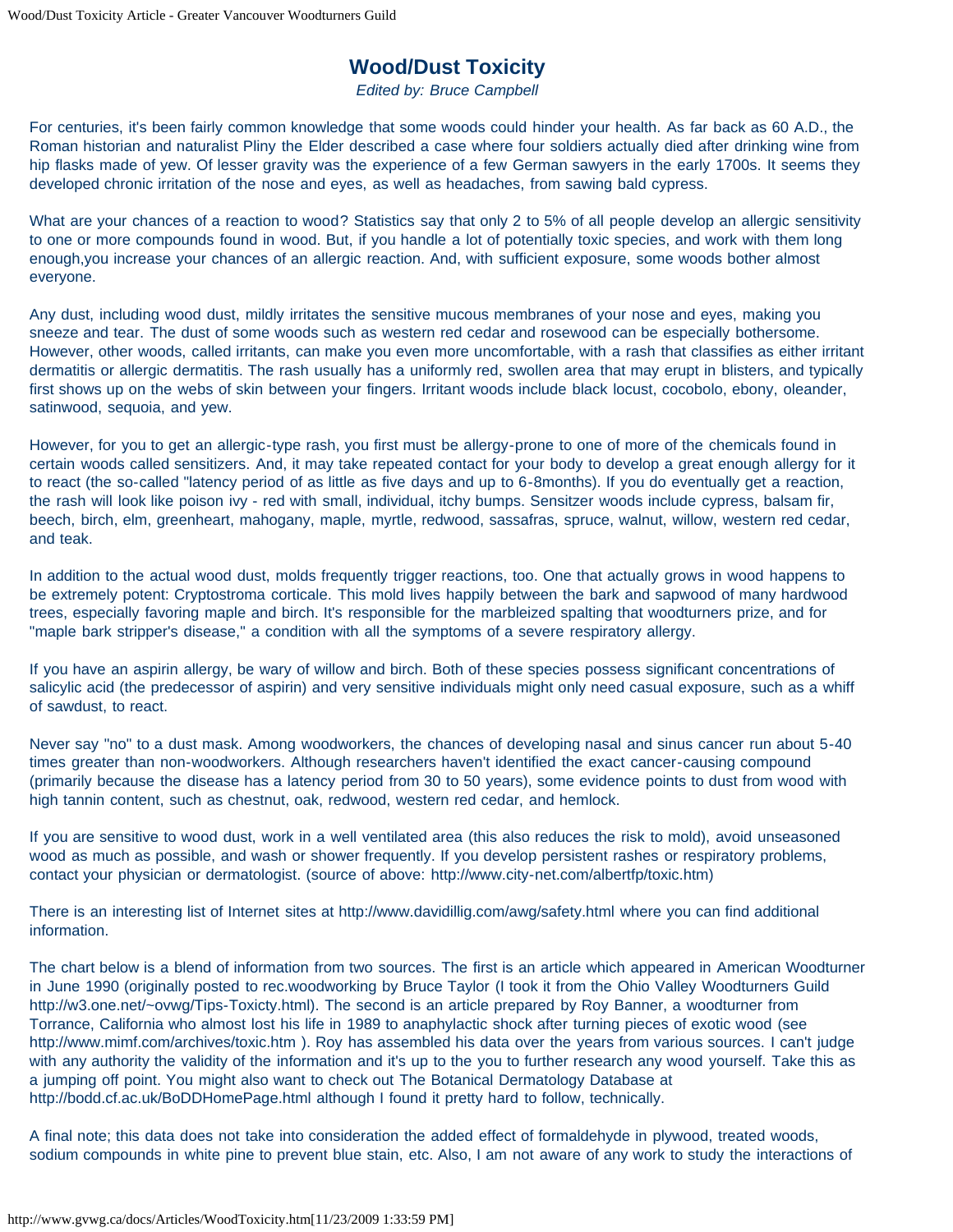woods and chemicals such as oils, glues, stains, etc. Bottom line - ensure good ventilation and good respiratory protection when you work in the shop.

| Wood                      | Reaction                         | <b>Site</b>             | Source                  | Ptncy <sup>3</sup>       | Incidence       | Risk <sup>4</sup> |
|---------------------------|----------------------------------|-------------------------|-------------------------|--------------------------|-----------------|-------------------|
| <b>Afromosia</b>          |                                  | E, R                    | D                       | <b>GREAT</b>             | <b>RARE</b>     | M                 |
| <b>Alder</b>              |                                  | E.S.R                   | D                       | <b>GREAT</b>             | Ž               | 2                 |
| <b>Angelico</b>           |                                  | E.S.R                   | $\overline{D}$          | <b>GREAT</b>             | 2               | $\overline{?}$    |
| <b>Arborvitae</b>         |                                  | R                       | $\overline{?}$          | ?                        | ż               | 7                 |
| Ash                       |                                  | R                       | $\overline{?}$          | $\overline{?}$           | 2               | $\overline{?}$    |
| <b>Bald Cypress</b>       | $\overline{\mathbf{s}}$          | $\overline{\mathsf{R}}$ | $\overline{\mathbf{D}}$ | <b>SMALL</b>             | <b>RARE</b>     | L                 |
| <b>Balsam Fir</b>         | $\overline{s}$                   | E,S                     | LB                      | <b>SMALL</b>             | <b>COMMON</b>   | Ĺ                 |
| <b>Beech</b>              | S, C                             | E, S, R                 | LB,D                    | <b>MEDIUM</b>            | <b>COMMON</b>   | M                 |
| <b>Birch</b>              | $\overline{\mathbf{s}}$          | R                       | W,D                     | <b>MEDIUM</b>            | <b>COMMON</b>   | M                 |
| <b>Black Locust</b>       | I, N                             | E, S                    | LB                      | <b>GREAT</b>             | <b>COMMON</b>   | H                 |
| <b>Blackwood</b>          | Ś                                | E,S                     | W, D                    | <b>MEDIUM</b>            | <b>COMMON</b>   | M                 |
| <b>Boxwood</b>            | $\overline{s}$                   | E,S                     | W,D                     | <b>MEDIUM</b>            | <b>COMMON</b>   | M                 |
| Cashew                    | $\overline{s}$                   | E,S                     | W, D                    | <b>SMALL</b>             | <b>RARE</b>     | L                 |
| <b>Chechem</b>            |                                  | E.S.R                   | W, D                    | <b>GREAT</b>             | <b>RARE</b>     | M                 |
| <b>Cocobolo</b>           | I,S                              | E.S.R                   | W, D                    | <b>GREAT</b>             | <b>COMMON</b>   | H                 |
| <b>Dahoma</b>             |                                  | E,S                     | W, D                    | <b>MEDIUM</b>            | <b>COMMON</b>   | M                 |
| <b>Ebony</b>              | I.S                              | E, S                    | W,D                     | <b>MEDIUM</b>            | <b>COMMON</b>   | M                 |
| Elm                       |                                  | E,S                     | D                       | <b>SMALL</b>             | <b>RARE</b>     | L                 |
| Fir                       |                                  | E,S                     | W, D                    | <b>SMALL</b>             | <b>RARE</b>     | L                 |
| <b>Goncalo Alves</b>      | S                                | E,S                     | W,D                     | <b>MEDIUM</b>            | <b>RARE</b>     | L                 |
| Greenheart                | $\overline{s}$                   | E,S                     | W.D.S                   | <b>EXTREME</b>           | <b>COMMON</b>   | $\overline{H}$    |
| Guarea                    | $\overline{\mathbf{s}}$          | E,S                     | D                       | <b>EXTREME</b>           | <b>RARE</b>     | H                 |
| <b>Hemlock</b>            | $\overline{\overline{\text{c}}}$ | R                       | D                       | 2                        | <b>UNCOMMON</b> | ?                 |
| Iroko                     | I, S, P                          | E, S, R                 | W, D                    | <b>GREAT</b>             | <b>COMMON</b>   | $\overline{H}$    |
| Katon                     |                                  | R                       | ?                       | $\overline{\phantom{a}}$ | ?               | 7                 |
| Kingwood                  |                                  | E,S                     |                         | $\overline{2}$           | ż               | $\overline{?}$    |
| <b>Mahogany, American</b> | S, P                             | S, R                    | D                       | <b>SMALL</b>             | <b>UNCOMMON</b> | Ĺ                 |
| <b>Mahogany, African</b>  | Ŝ                                | S, R                    | D                       | <b>GREAT</b>             | <b>RARE</b>     | $\overline{H}$    |
| <b>Mansonia</b>           | I, S                             | E,S                     | W, D                    | <b>GREAT</b>             | <b>COMMON</b>   | H                 |
|                           | N                                |                         | D                       | <b>SMALL</b>             |                 |                   |
| <b>Manzinilla</b>         |                                  | R                       | D                       | <sup>2</sup>             | <b>RARE</b>     | s.                |
| <b>Maple (Spalted)</b>    | S, P                             | R                       | D                       | <b>GREAT</b>             | <b>COMMON</b>   | $\overline{H}$    |
| <b>Mimosa</b>             | N                                |                         | LB                      | 2                        | <b>UNCOMMON</b> | ?                 |
| <b>Myrtle</b>             | $\overline{\mathbf{s}}$          | R                       | LB,D                    | <b>MEDIUM</b>            | <b>COMMON</b>   | M                 |
| Oak                       | s                                | E,S                     | LB, D                   | <b>MEDIUM</b>            | <b>RARE</b>     | L                 |
|                           | Ċ                                |                         | D                       | <sup>2</sup>             | <b>UNCOMMON</b> |                   |
| <b>Obeche</b>             | I, S                             | E, S, R                 | W, D                    | <b>GREAT</b>             | <b>COMMON</b>   | H                 |
| <b>Oleander</b>           | DT                               | N, C                    | D.W.LB                  | <b>EXTREME</b>           | <b>COMMON</b>   | H                 |
| <b>Olivewood</b>          | I,S                              | E, S, R                 | W, D                    | GREAT                    | <b>COMMON</b>   | H                 |
| Opepe                     | $\overline{\mathbf{s}}$          | R                       | D                       | <b>SMALL</b>             | <b>RARE</b>     | L                 |
| Padauk                    | $\overline{s}$                   | E.S.R                   | W, D                    | <b>SMALL</b>             | <b>RARE</b>     | L                 |
| <b>Pau Ferro</b>          | $\overline{s}$                   | E,S                     | W, D                    | <b>SMALL</b>             | <b>RARE</b>     | L                 |
| Peroba Rosa               |                                  | R, N                    | W, D                    | GREAT                    | <b>UNCOMMON</b> | M                 |
| Purpleheart               | I, S                             | N                       | W, D                    | <b>MEDIUM</b>            | <b>COMMON</b>   | M                 |
| Quebracho                 |                                  | R, N                    | LB, D                   | <b>MEDIUM</b>            | <b>COMMON</b>   | M                 |
|                           | $\mathbf C$                      | 2                       | D                       | <b>SMALL</b>             | <b>UNCOMMON</b> | L                 |
| Redwood                   | S.P                              | E.S.R                   | D                       | <b>MEDIUM</b>            | <b>RARE</b>     | Ĺ                 |
|                           | C                                |                         | D                       | 2                        | <b>UNCOMMON</b> |                   |
| <b>Rosewoods</b>          | I, S                             | E, S, R                 | W, D                    | <b>EXTREME</b>           | <b>UNCOMMON</b> | H                 |
| <b>Satinwood</b>          | п                                | E.S.R                   | W, D                    | GREAT                    | <b>COMMON</b>   | H                 |
| <b>Sassafras</b>          | $\overline{\mathbf{s}}$          | R                       | [D,W,LB]                | <b>SMALL</b>             | <b>COMMON</b>   | L                 |
|                           | DT.                              | N.                      | n                       | <b>SMALL</b>             | <b>RARE</b>     |                   |

## **Wood Toxicity Chart**